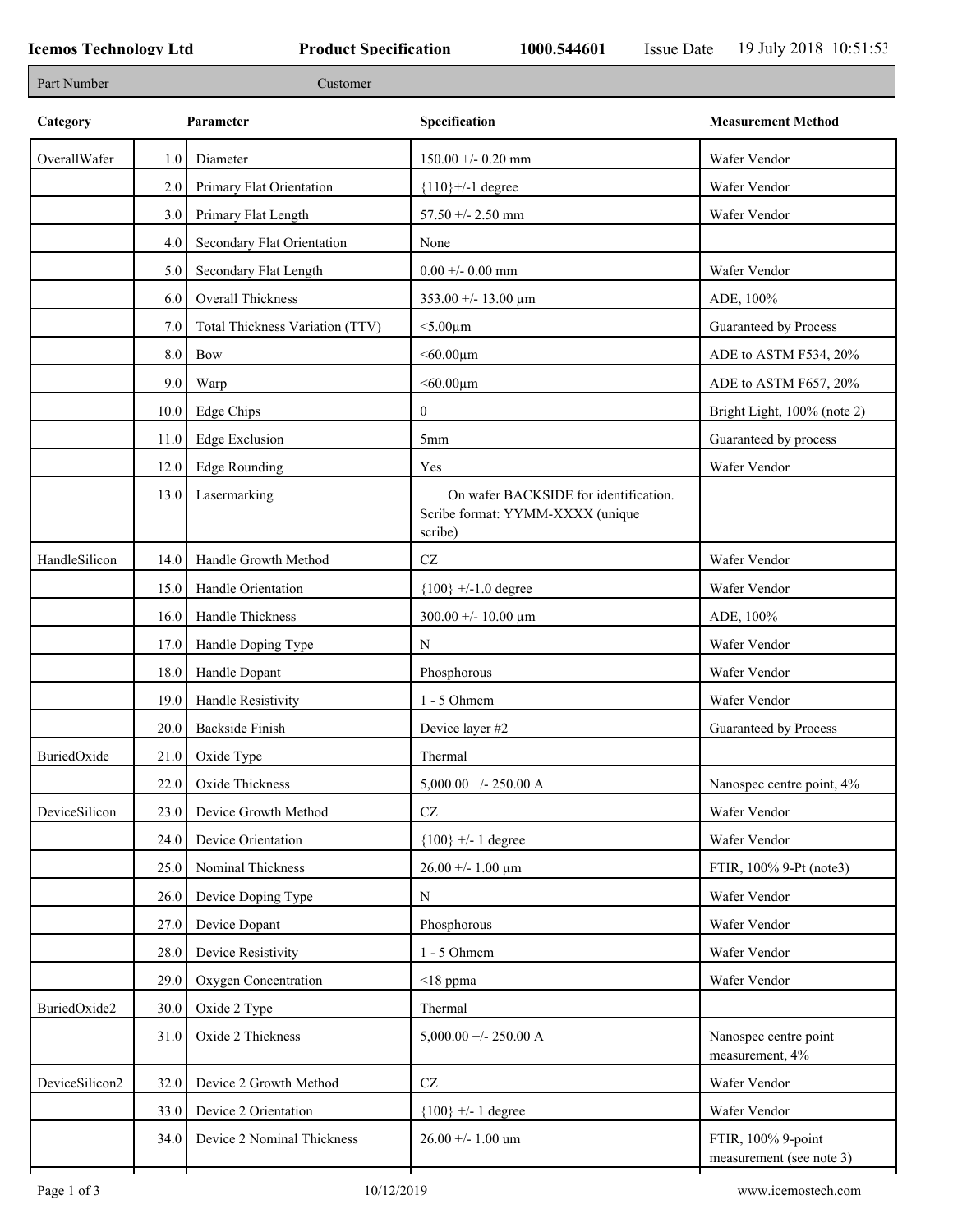| <b>Icemos Technology Ltd</b> |      |                        | <b>Product Specification</b> |  | <b>Issue Date</b> | 19 July 2018 10:51:53       |
|------------------------------|------|------------------------|------------------------------|--|-------------------|-----------------------------|
| Part Number                  |      | Customer               |                              |  |                   |                             |
| Category                     |      | Parameter              | <b>Specification</b>         |  |                   | <b>Measurement Method</b>   |
| DeviceSilicon2               | 35.0 | Device 2 DopingType    | N                            |  |                   | Wafer Vendor                |
|                              | 36.0 | Device 2 Dopant        | Phosphorous                  |  |                   | Wafer Vendor                |
|                              | 37.0 | Device 2 Resistivity   | - 5 Ohmem                    |  |                   | Wafer Vendor                |
|                              | 38.0 | Oxygen Concentration 2 | $\leq$ 18 ppma               |  |                   | Wafer Vendor                |
| DeviceSilicon                | 39.0 | Voids                  | none                         |  |                   | Bright Light, 100% (note 2) |
|                              | 40.0 | Scratches              | $\boldsymbol{0}$             |  |                   | Bright Light, 100% (note 2) |
|                              | 41.0 | Haze                   | none                         |  |                   | Bright Light, 100% (note 2) |